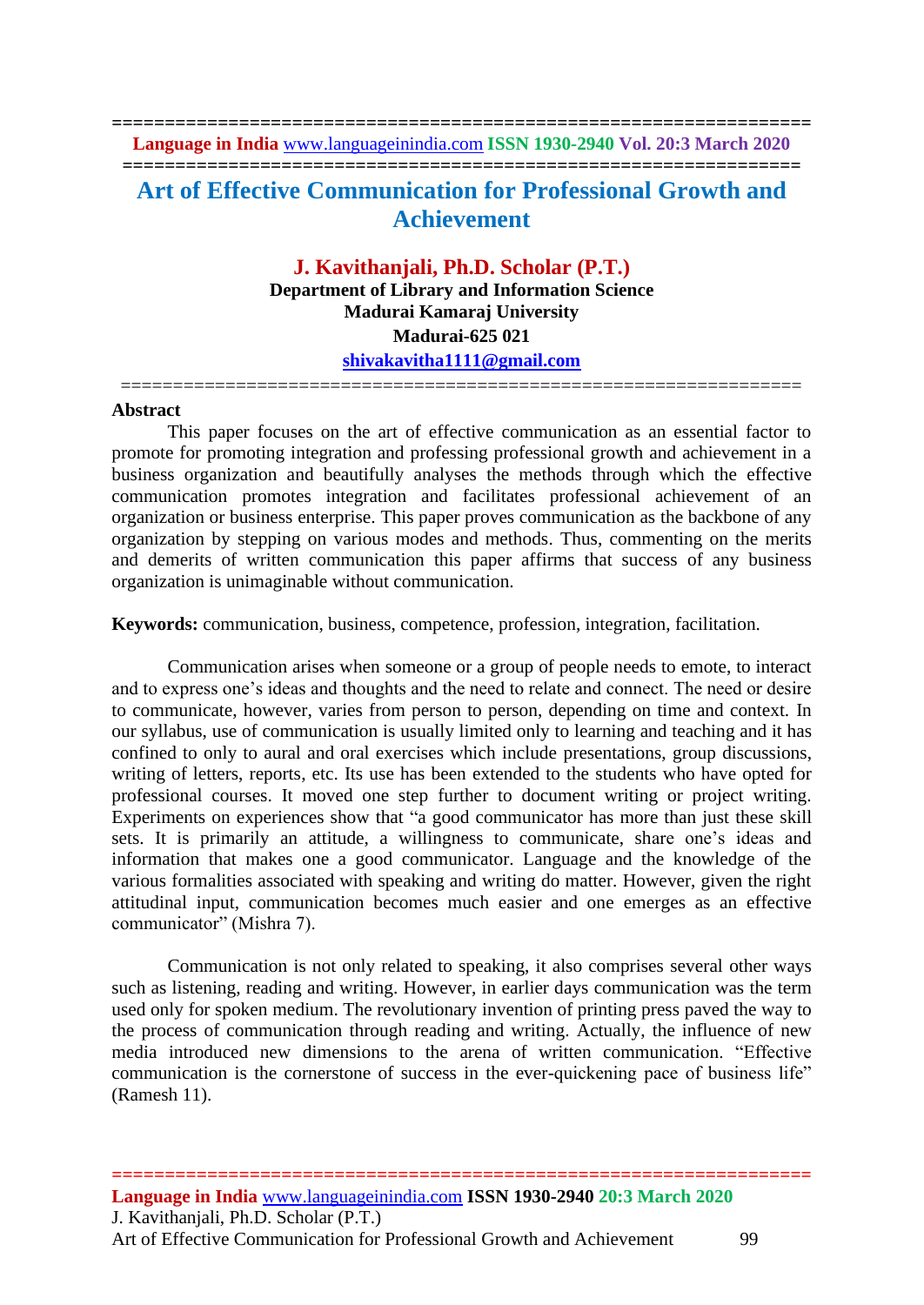The attributes of a successful businessperson are that he can think well, express his ideas clearly, speak them out directly and expressively to his audience. Because of this ability, these individuals are often called upon to write, to report or to speak either in company or at a meeting and on all such occasions. The success of a businessperson is determined on how effectively, persuasively and convincingly they write, report or speak to their audience.

On many instances, communication could be a complicated process of give-and-take with a number of difficult intricacies and multi-dimensions. Though it is a complicated process, it takes place all around us every time. It is shocking that we all spend around 70% of our entire time for receiving or sending messages or for precisely communicating.

Communication essentially involves the sender of messages or the communicator and the receiver of messages. Most often it is sent in a certain medium, particularly through encoded messages. After receiving the encoded messages, the receiver decodes the message and sends back the reactions to the sender as a feedback.

The ultimate beauty of the whole process lies in the nature of communication in itself. Every language, in any form, has the potential to mean many things at the same time, and so modulation matters a lot. Dr. C. Muralikrishna writes aptly thus:

"Language embodies and conveys thought. It is an important means that we rely on to convey our thoughts and feelings. In its spoken and written forms, language is the commonest and most important means of communication in all social activities among human beings" (P. 3).

To be precise, human communication is nothing else but "a dynamic and active process" (Mishra 3). The communication process is complicated to a great extent that it involves various processes comprising many essential elements such as initiation, feedback, medium, instance, intension, body-language, expression of ideas, language delivering ability and intellectualism, observation, facial expression, attitude, emotional aptitudes and mental states, personal experience, fluency and clarity in conveying ideas and intelligibility of expression.

Undoubtedly to achieve effective communication, it is important to acquire a good knowledge of interpersonal relations and the ability to achieve the delicate balance that communication always requires.

Communication is generally based on the five categories, namely, the nature, scope and depth of interaction as passing communication, factual communication, interpersonal communication, feeling level of communication and peak communication. D.E. McFarland says it rightly thus, "Communication may be broadly defined as the process of meaningful interaction among human beings. More specifically it is the process by which meanings are perceived and understanding is reached among human beings" (Kumar 2).

Louis A. Allen emphatically says thus: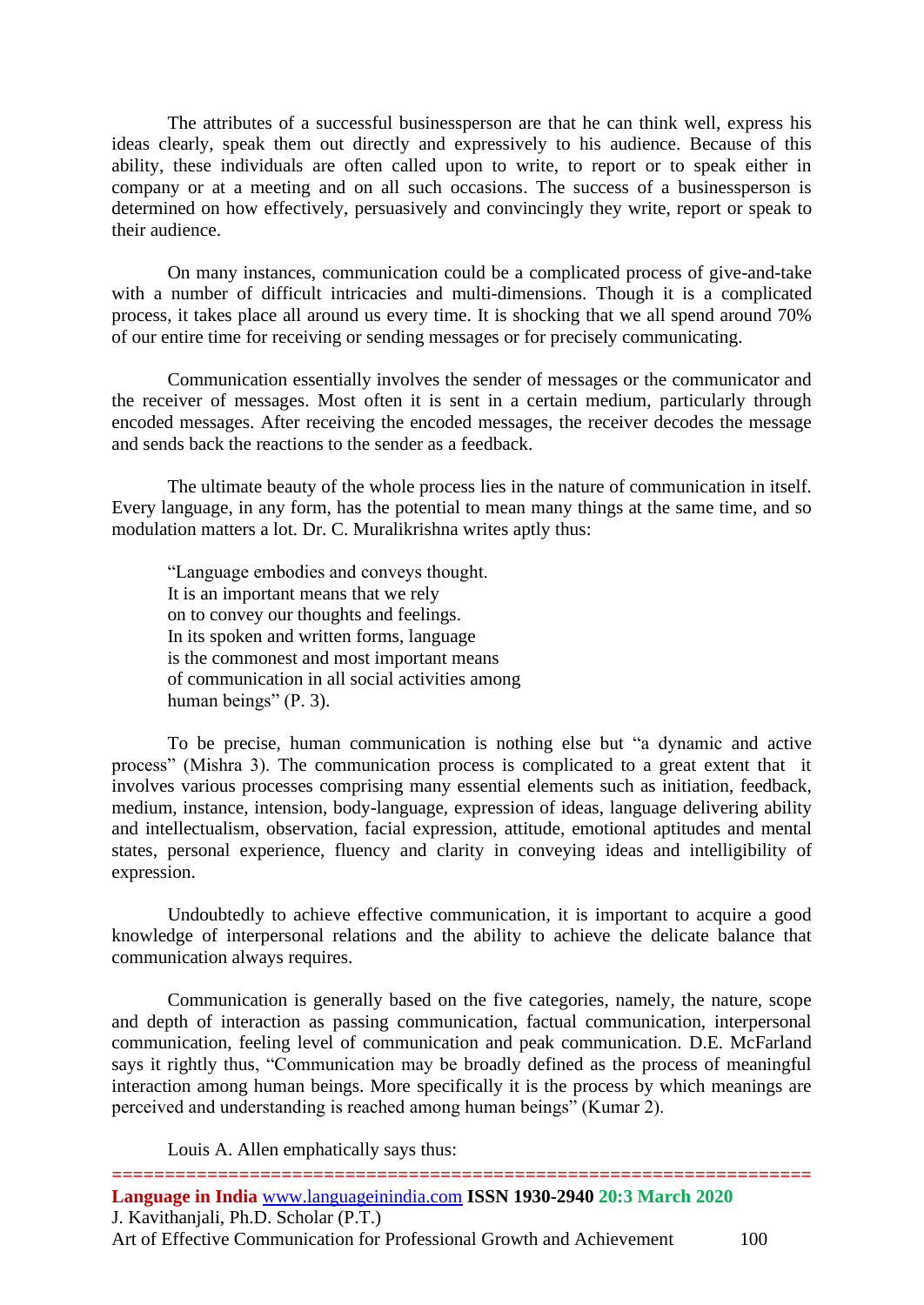"Communication is the sum total of all the things that a person does, when he wants to create an understanding in the mind of another. It involves a systematic and continuous process of telling, listening and understanding".

Communication skill is enhanced through effective practice and strong discipline. Communication in short, is "both science and art" says Varinder Kumar. It is science in a way that it delivers a body of useful and universal principles, which manages to bridge the understanding among different minds with enlarged use of advanced information technology. In other way round, communication is an art as it involves individualistic approach and skill in handling situations. Every new situation and every new system always crave for new approaches to deal with the problems. Communication should be an objective art so as to make it more effective. Each individual has a unique impulse that makes an effective and desirable effect.

All these make it clear that communication is inevitable to business as blood is to the human body. Thus, communication is an irreplaceable tool for the success of any enterprise. Communication is very much needed for the process of leading, directing and motivating. Peter Senge rightly says thus: "The essence of leadership – what we do with, 98 percent of our time, is communication" (P 7).

Another important aspect of communication is Writing, and this is probably the most important language skill required for any professional purpose. The ideas, facts, thoughts and decisions of the author are grouped and put together on a paper in a sequential order in an easy and understandable way. The effectiveness of a person's word usage is enhanced through writing.

A survey conducted among 64 companies in America made it clear that half of the workers pay their attention to writing rather than speaking. Writing generally is used in making reports, giving feedbacks officially, giving project reviews and so on. However, it also creates some chaos, especially in business enterprise: bad writing skills create misunderstanding, disturb company reputation and goals. Language ability is so much important to attain competence in written communication. It is to be noted that writing is concrete than verbal communication, as there is less chance for errors. The written communication creates problems due to spelling, grammar, punctuation, style and actual wording. This in a way reveals the fact that the simplicity, clarity and lucidity develop effectiveness to business correspondence and written communication. Thus, writing is considered as the effective means of communication within or outside a company or organization.

Man being a social animal, he starts communicating with people as soon as he gets a chance. For this, he takes in hand the spoken and written languages. Language plays a predominant role in human development. Communication skills is the only thing that separates human being from other beings of the animal kingdom. Human beings make use of language to transfer their ideas and thoughts; use it emotionally to grow friendship and to develop cultural, economic and social relationships. Words are subjected to some significant impact on the way someone respects it. So, language is obviously considered as a great tool

Art of Effective Communication for Professional Growth and Achievement 101

**<sup>==================================================================</sup> Language in India** [www.languageinindia.com](http://www.languageinindia.com/) **ISSN 1930-2940 20:3 March 2020** J. Kavithanjali, Ph.D. Scholar (P.T.)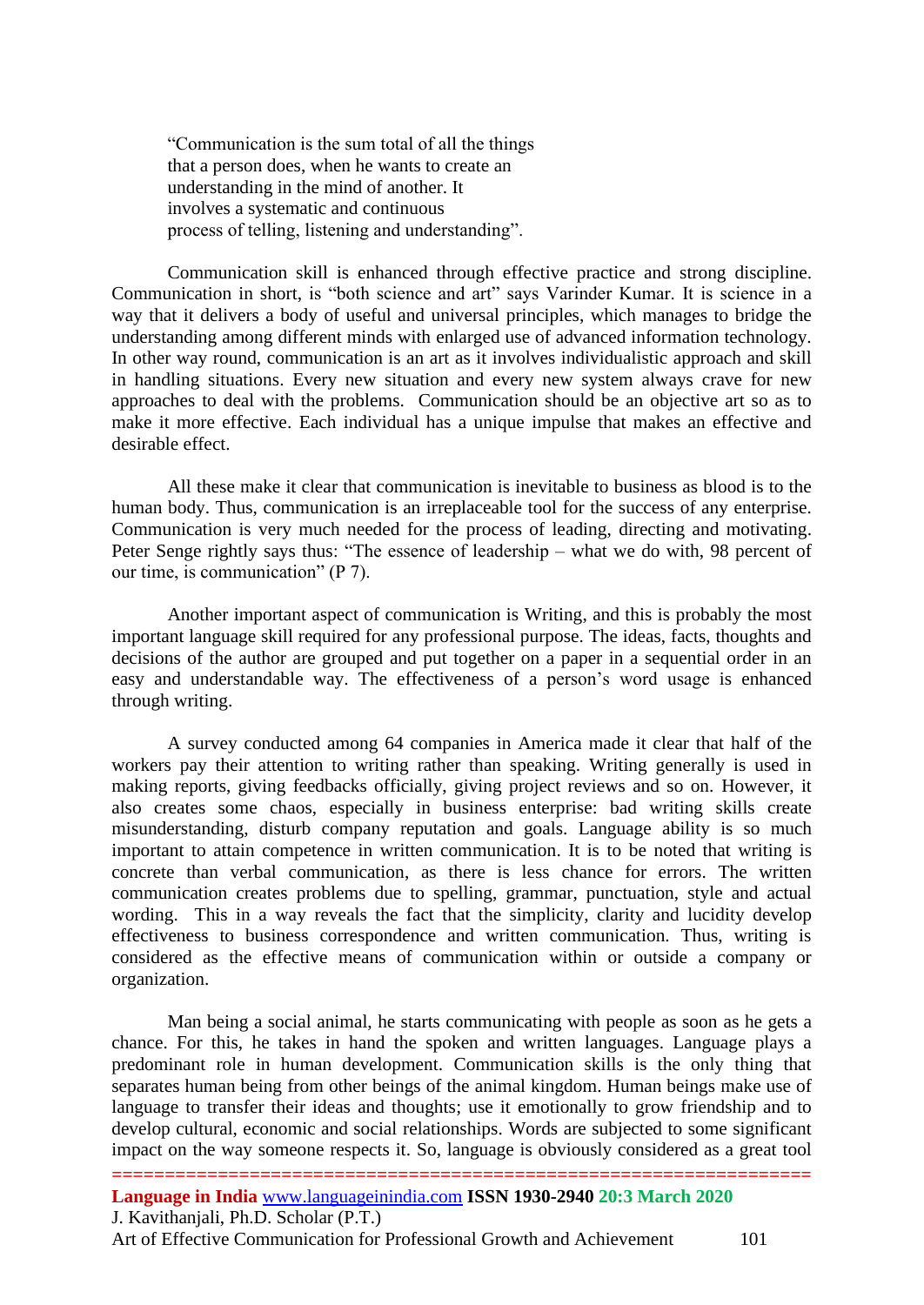in the hands of human beings. Language is a potential weapon and is a way to progress and ultimately a platform to success.

Ashraff Rizvi in his *Effective Communication Skills* says thus:

"Communication is a word originated from Latin word "communico" which means "to share". Communicate is the transfer of information from one person to another person in order to exchange ideas, express feelings and understand each other" (P 69).

Communication actually gives meaning to human life. Communication is the only means which helps in building up relationships and give ears to different views and perspectives, thereby helps to enrich our knowledge of the universe and make life comfortable. Globalization made English language more prominent. Making the students good in communication skills allows them to get placed in multi-national companies. The world has become so much competitive and thus those people who have effective communication skills survive. C. Griffiths and Judy rightly claims that:

"Communication is possible when we get hold of language learning. All appropriate language learning strategies are oriented towards the broad goal of communicative competence" (P 19).

Wise men, especially in business, concentrate only on significant information and avoids arguments. The experts in every field filter the information so that they could remove unimportant and unwanted matter. Shiv Khera says that, "The Professional as an expert provides the answers to problems, not an exposition of past and present knowledge; we use our knowledge to focus upon the important points" (46).

The only bond that keeps people united both functionally and geographically is the effective communication. Among all other forms of communication, Writing is considered as the major means of communication particularly within an organization and the professionals gain much respect in their usage of paper. According to S.R. Inthira and V. Saraswathi:

"Large business organizations have different business units, departments and territorial divisions. Each of them pursues different goals, sub-goals and target sections. Communication provides the means for an integrated approach in pursuing organizational goals".

Writings are actually evolved from stones and palm leaves. Only after the invention of printing press, the human civilization has seen a greater revolution. Worldwide business communication started only after the invention of various technologies and those inventions made it easier to communicate with each other. The communication became further easier after the invention of a new mass media called television and that added new dimensions to